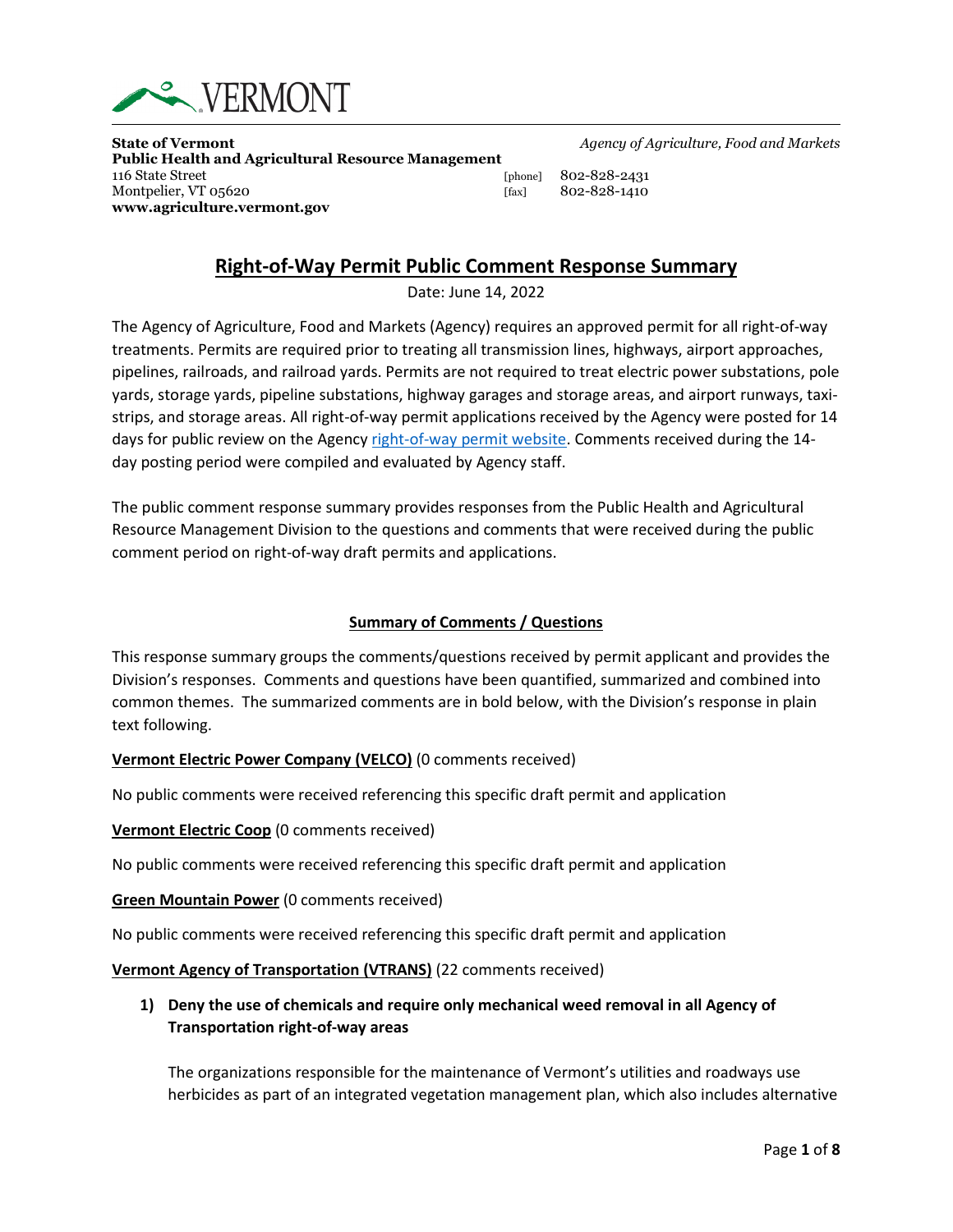treatments like physical and mechanical methods for weed removal, in order to preserve the infrastructure and safety of our public transportation and utility byways. Chemicals are used in the areas where mechanical control is not feasible.

## **2) The Middlebury state airport land borders wetlands and some sections of fence line are within the Source Protection Area of Middlebury's drinking water supply. Please deny use of chemicals within this area.**

The Vermont Agency of Transportation right-of-way permit has an additional condition requiring that surface waters within the source protection area that contribute to the source shall have a buffer of 100 feet. This is extending the 200 feet buffer around the public drinking water source to include an additional 100 feet from all surface water that feeds this source. This precaution is specifically to address the Middlebury Airport fence line. The Agency of Transportation will monitor for surface water the day before treatment and clearly mark limits of spraying and nospray areas. The Agency of Agriculture, Food & Markets will conduct an inspection of treatment within this location to verify buffers are maintained and permit requirements are followed.

## **Vermont Rail System** (17 comments received)

## **3) The tracks run through hay fields and pasture for horse farm, concerns for animal exposure.**

This specific individual was notified when treatment was to occur so horses were kept out of fields intersected by tracks until pesticide applications were dry.

## **4) The Burlington Board of Health would like to require signage where tracks intersect roads/recreation paths and in vicinity of waterfront noting dates of application.**

After discussing with Vermont Rail Systems, it is not feasible for them to post signage, but the Burlington Board of Health received specific advanced notification when applications were to occur within the city so they could arrange for notification in a form of their choice.

## **5) Update pesticide regulations to include more up to date notification methods like locally distributed free newspapers and online free internet searchable news sources.**

The Agency is in the process of updating the pesticide regulations currently. There will be a public meeting for comment on the proposed updated regulations this Summer and they should the Agency website for review. We have removed the specific newspaper list as requirement for notification and will now just require notification in 2 newspapers for every county treated. Therefore, Seven Days and other free newspapers in circulation or available online will fall within this regulation.

**6) No chemicals within boundaries of Charlotte Park & Wildlife Refuge because the tracks run over the main tributary to Holmes Creek. How will we be notified so we can ensure sensitive areas are not sprayed?**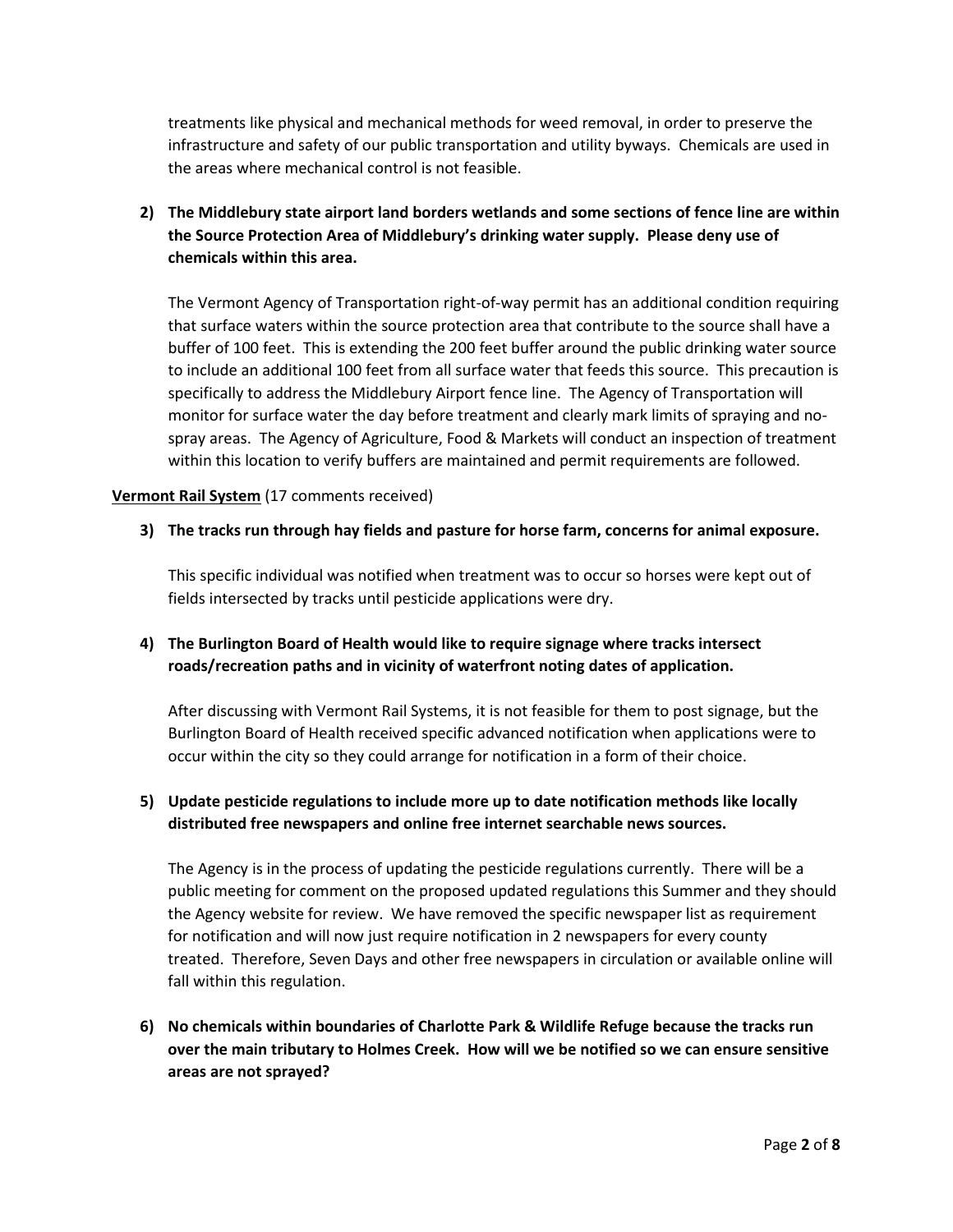The permit conditions define buffer zones around waterways and sensitive areas where pesticide applications are restricted. The Vermont Rail Service has maps that identify the surface water, wells and sensitive areas that require buffer zones of restricted spraying. These maps are used by the applicators as they are spraying. The Agency provided direct notification for this individual as to when treatment was planned within the area in question.

**7) Thetford/Norwich/Fairlee residents proposed the following permit conditions: 1. No chemical controls within Village residential areas; 2. No chemical controls where humans are living and where private food sources are present; 3. Only mechanical controls; 4. Proper and sufficient warning of planned applications.**

The Agency drafts the right-of-way permits with specific conditions to minimize human exposure and adverse environmental impacts of pesticide applications. We expanded the permit conditions to include densely populated areas to address these specific concerns: "Applications in rail yards and densely populated areas are to be conducted at times of low pedestrian traffic to limit human exposure".

The notification requirements, including newspaper and radio advertisements within areas of treatment, serve to inform the public of local applications.

## **8) Deny the use of chemicals and require only mechanical controls.**

The organizations responsible for the maintenance of Vermont's railways use herbicides as part of an integrated vegetation management plan, which also includes alternative treatments like physical and mechanical methods for weed removal, in order to preserve the infrastructure and safety of tracks throughout Vermont.

**9) Specific conditions proposed for VT Railway permit for treatment along Burlington waterfront: 1. Extend the area that must be treated before 6am and not on weekends or holidays from College Street to Flynn Avenue; 2. Have railway give advance notification to Burlington Board of Health; 3. Do not allow diquat bromide within Burlington due to its toxicity; 4. Use mechanical control in or near public areas around signs; 5. Have railway document areas managed by alternatives as they document their herbicides used; 6. The new areas of ballast installed since 2021 should not be treated with herbicides**

The Agency expanded the restrictive application conditions for downtown Burlington (complete before 6am and not on weekends/holidays) from the area between Maple and College Streets to the area between Flynn Avenue and College Street. The permit includes a notification to the Agency, and the Burlington Board of Health was directly notified once schedule was received. Diquat products are listed on the permit as an alternative, because glyphosate products are experiencing extreme and unavoidable supply chain issues and therefore are having problems with availability. Mechanical control in public areas and around signs is not feasible for the rail company. The VT Railway is asked to document alternative weed control methods within their Integrated Vegetation management plans. The VT Railway will determine the status of any section of rail to determine the type of treatment that is necessary.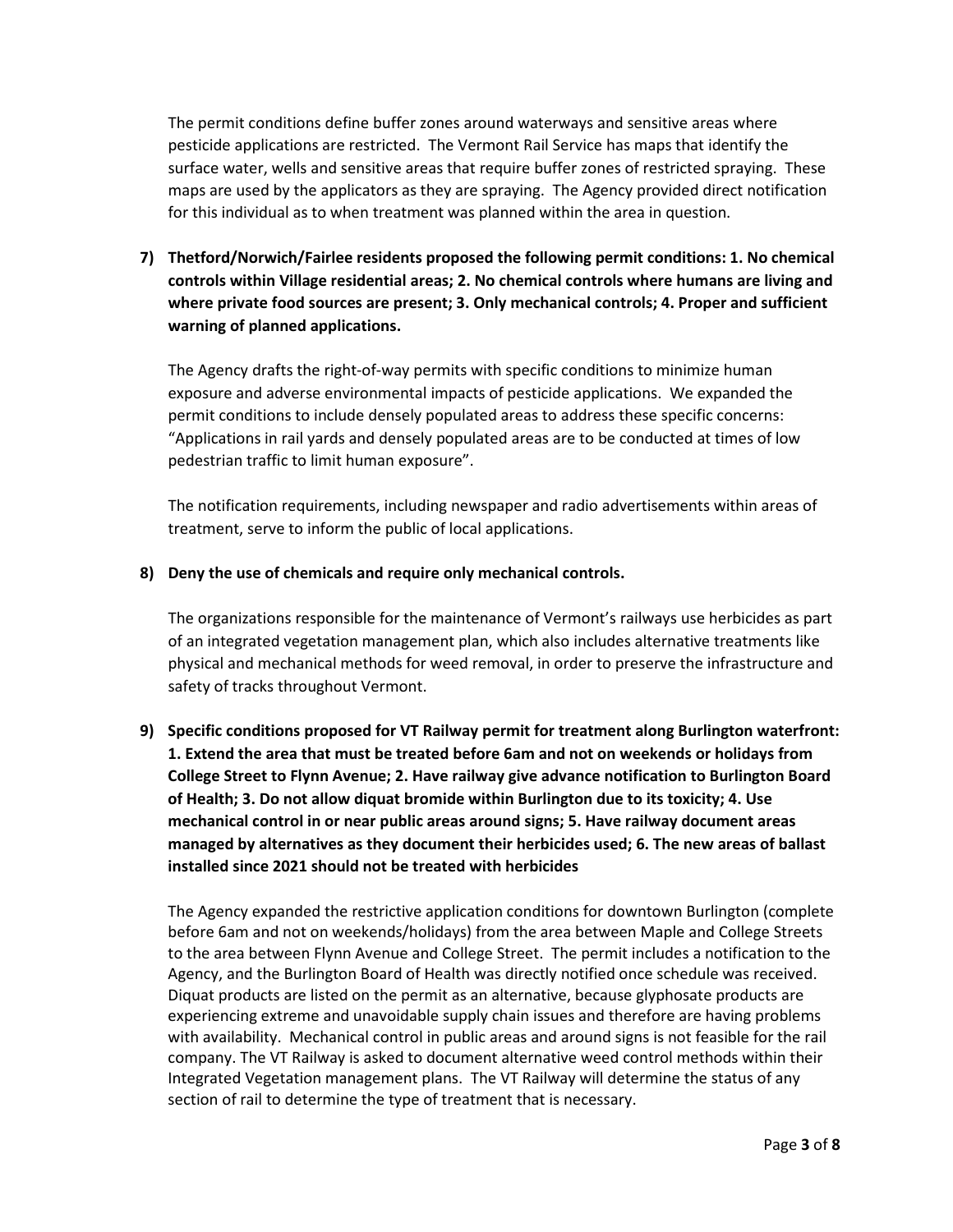## **10) What are the normal, state-funded enforcement and quality assurance checks that happen with these annual toxic dumps? Do you send out state officials to oversee each application?**

Trained and certified Agricultural Resource Management Specialists from the Agency conduct inspections of permit holders during applications to ensure they are in compliance with state pesticide regulations and permit conditions. Enforcement actions may be brought for violations of either regulations or permits. The state pesticide regulations incorporate restrictions and rules about the use, storage and disposal of pesticides, and any associated rinsate, to ensure they are handled in a careful manner and to reduce non-target adverse effects.

### **11) Where does rinsing take place? Where does the rinse water end up?**

The state pesticide regulations incorporate restrictions and rules about the use, storage and disposal of pesticides, and any associated rinsate, to ensure they are handled in a careful manner and to reduce non-target adverse effects. Therefore the mix and load activities, including proper use of rinse water are outlined in the state pesticide regulations and not included within permit conditions.

## **New England Central Railroad (NECR)** (6 comments received)

12) **Specific conditions proposed for New England Central Railroad permit for treatment along Burlington waterfront: 1. No spray at all between College Street and Depot Street, alternatively, adjust spray pattern to 6 ft or tie end to tie end in the area due to drains approximately 15 ft west of railroad, connected to stormwater drainage to Lake Champlain; 2. Require treatment before 6am between College Street and Depot Street; 3. Require 24 hr notification to Burlington Board of Health for treatment of the Burlington Waterfront; 4. Require rationale for treatment of ballast deck bridges.**

The Agency maintained the current conditions for the area between College Street and North Avenue, and the Agency will take water samples from the drain outlet at the Burlington waterfront after a rain event following application. The current conditions for the area between College Street and North Avenue, requiring applications before 6am and not on weekends or holidays and glyphosate only products, encompass the area between College Street and Depot Street. The permit includes a notification to the Agency, and the Burlington Board of Health will be directly notified once schedule is received. The current conditions in the permit restricts treatment of ballast deck bridges to only those that are solid and have drainage that prohibits runoff from entering waterways. Identification of bridges meeting those requirements must be made to the Agency. All other ballast deck bridges are considered water crossings and therefore cannot be treated and must be buffered by 30ft.

#### **13) Maps requested for NECR and extension of comment period once maps received.**

The maps were being updated with new private wells and available maps were provided to individuals who asked for them. With additional information provided The Agency reviewed any additional comments received pertaining to this permit beyond the public comment period.

#### **St. Lawrence & Atlantic Railroad** (0 comments received)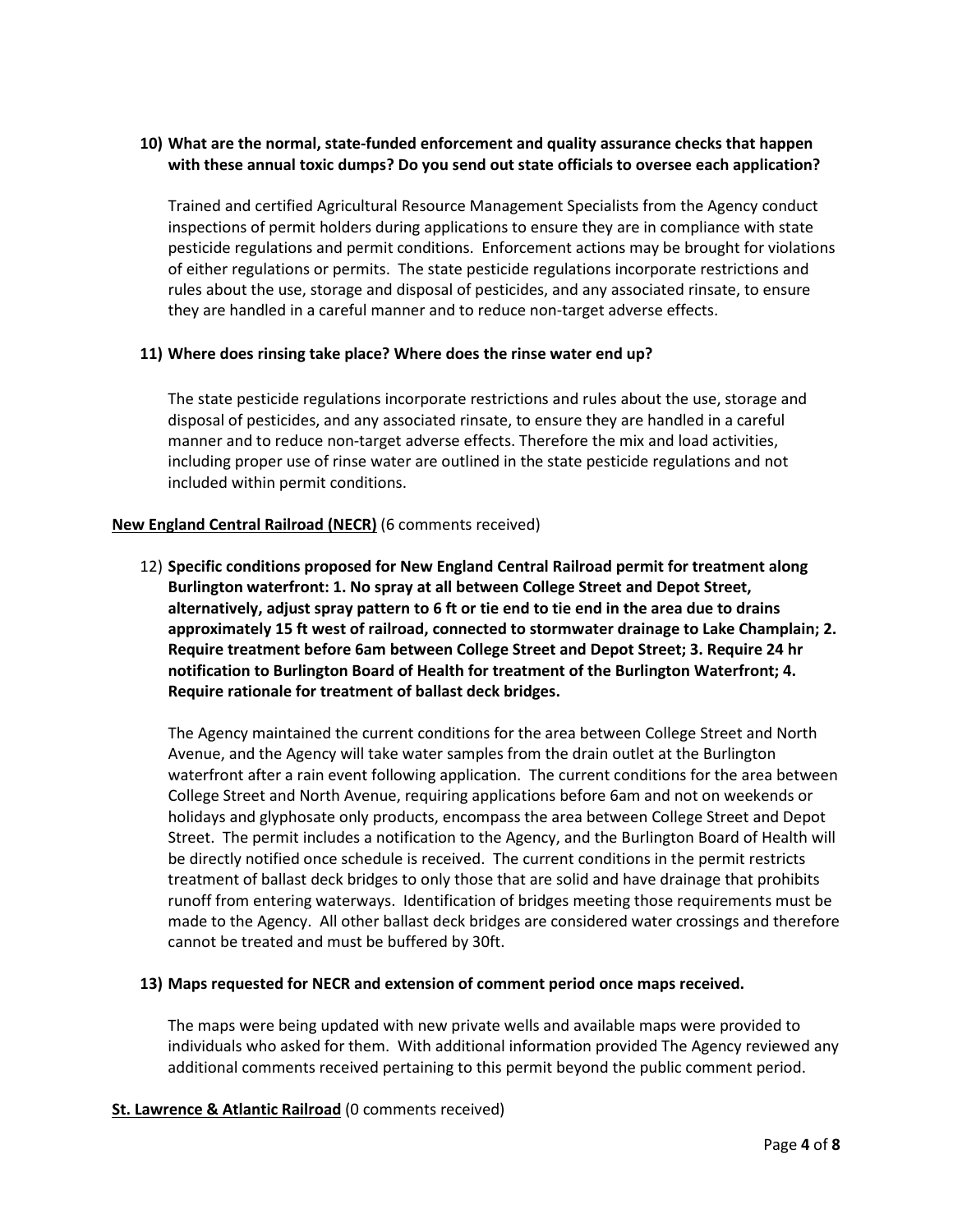No public comments were received referencing this specific draft permit and application

## **Canadian Pacific Railroad** (0 comments received)

No public comments were received referencing this specific draft permit and application

**Town of Vergennes** (0 comments received)

No public comments were received referencing this specific draft permit and application

**Town of Addison** (0 comments received)

No public comments were received referencing this specific draft permit and application

**Pan Am Railway** (0 comments received)

No public comments were received referencing this specific draft permit and application

**General Comments / Questions** (51 comments received)

## **Comments and questions received that did not pertain to a specific draft permit and application received the following response:**

Thank you for your comment regarding the 2022 right-of-way permit applications. The Agency of Agriculture, Food and Markets (the Agency) appreciates your concern and values your perspective. The organizations responsible for the maintenance of Vermont's railways, utilities, and roadways use herbicides as part of an integrated vegetation management plan, which also includes alternative treatments like physical and mechanical methods for weed removal, in order to preserve the infrastructure and safety of our public transportation and utility byways. The Agency drafts the right-ofway permits with specific conditions to minimize human exposure and adverse environmental impacts of pesticide applications. The notification requirements, including newspaper and radio advertisements within areas of treatment, serve to inform the public of local applications. The permit conditions also define buffer zones around waterways and sensitive areas where pesticide applications are restricted.

Trained and certified Agricultural Resource Management Specialists from the Agency conduct inspections of permit holders during applications to ensure they are in compliance with state pesticide regulations and permit conditions. Enforcement actions may be brought for violations of either regulations or permits. The state pesticide regulations incorporate restrictions and rules about the use, storage and disposal of pesticides, and any associated rinsate, to ensure they are handled in a careful manner and to reduce non-target adverse effects.

The Agency remains diligent in maintaining transparency throughout the permitting process and final issued permits will be posted on the Agency [right-of-way permit website.](https://agriculture.vermont.gov/public-health-agricultural-resource-management-division/pesticide-programs/pesticide-permits/right)

Thank you for your valued input during this permitting process,

The Agency of Agriculture, Food and Markets

## **Summary of changes made from draft permit to final issued permit**

The changes outlined below per permit show the specific changes to permit conditions from the draft permit that was available for public comment to the final issued permit to the applicants.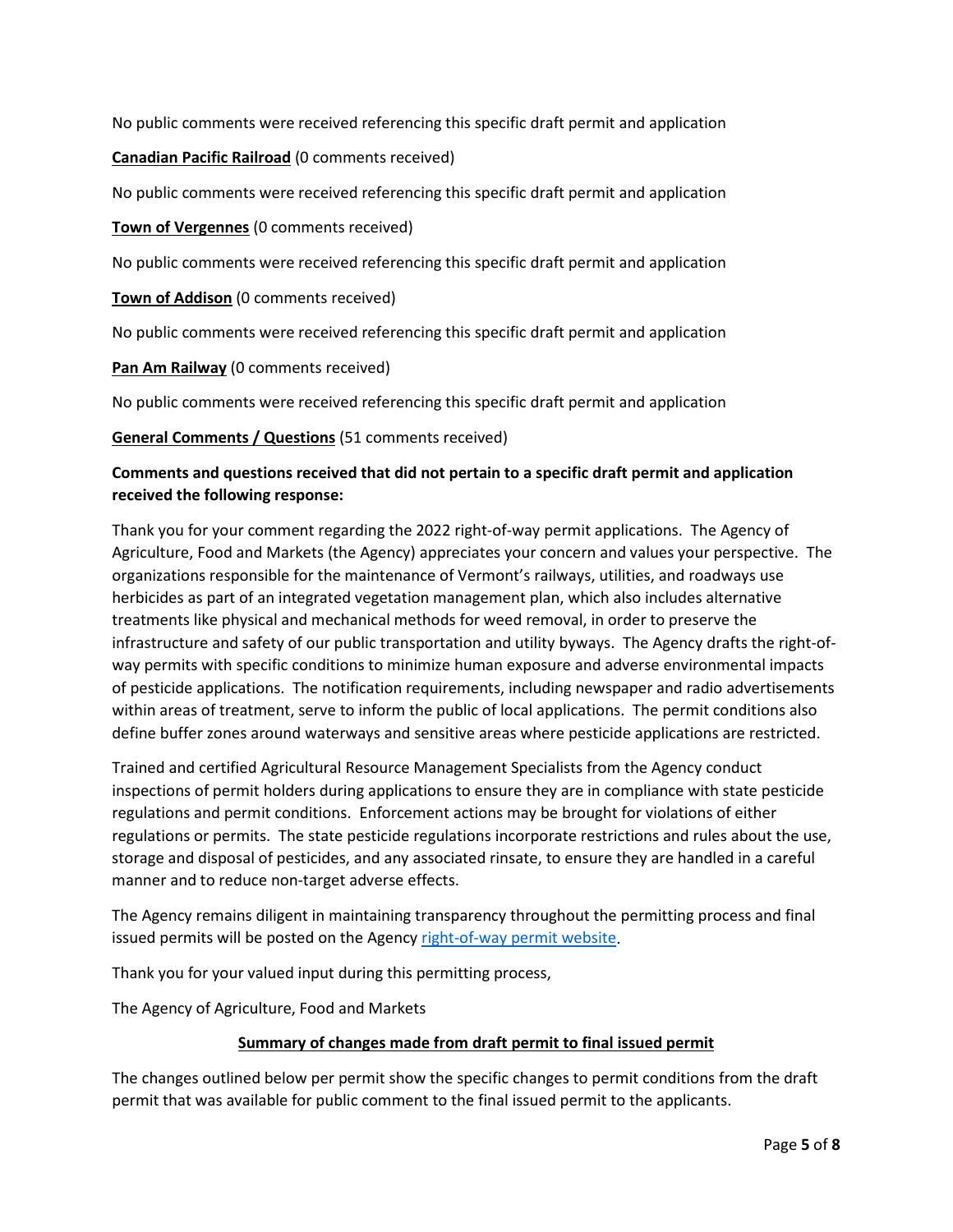## **Vermont Electric Power Company (VELCO)**

No changes were made to the draft permit posted for comment before final permit issued.

## **Vermont Electric Coop**

No changes were made to the draft permit posted for comment before final permit issued.

#### **Green Mountain Power**

No changes were made to the draft permit posted for comment before final permit issued.

### **Vermont Agency of Transportation (VTRANS)**

No changes were made to the draft permit posted for comment before final permit issued. VTRANS was asked to coordinate an inspection by Agency Agricultural Resource Management Specialists during treatment of Middlebury airport.

### **Vermont Rail System**

### **VT Railway**

Condition 4. Ballast maintenance activities, defined as the mechanical plowing, brooming, tamping or regulating of treated stone ballast, are prohibited for thirty (30) days or until one (1) inch of rain has fallen following application, unless the application is a glyphosate-only application. Ballast maintenance activities are prohibited for five (5) days after a glyphosate-only application.

Condition 14. Applications between Maple Flynn Avenue and College Street in Burlington shall be made under the following conditions:

- a. Application shall not occur on a weekend or holiday;
- b. Application shall be made prior to 6:00 a.m.; and
- c. The permittee shall notify the Agency twenty-four (24) hours prior to application being made.

Condition 17. Applications in rail yards and densely populated areas are to be conducted at times of low pedestrian traffic to limit human exposure.

## **Clarendon & Pittsford Railroad**

Condition 4. Ballast maintenance activities, defined as the mechanical plowing, brooming, tamping or regulating of treated stone ballast, are prohibited for thirty (30) days or until one (1) inch of rain has fallen following application, unless the application is a glyphosate-only application. Ballast maintenance activities are prohibited for five (5) days after a glyphosate-only application.

Condition 16. Applications in rail yards and densely populated areas are to be conducted at times of low pedestrian traffic to limit human exposure.

#### **Green Mountain Railroad**

Condition 4. Ballast maintenance activities, defined as the mechanical plowing, brooming, tamping or regulating of treated stone ballast, are prohibited for thirty (30) days or until one (1) inch of rain has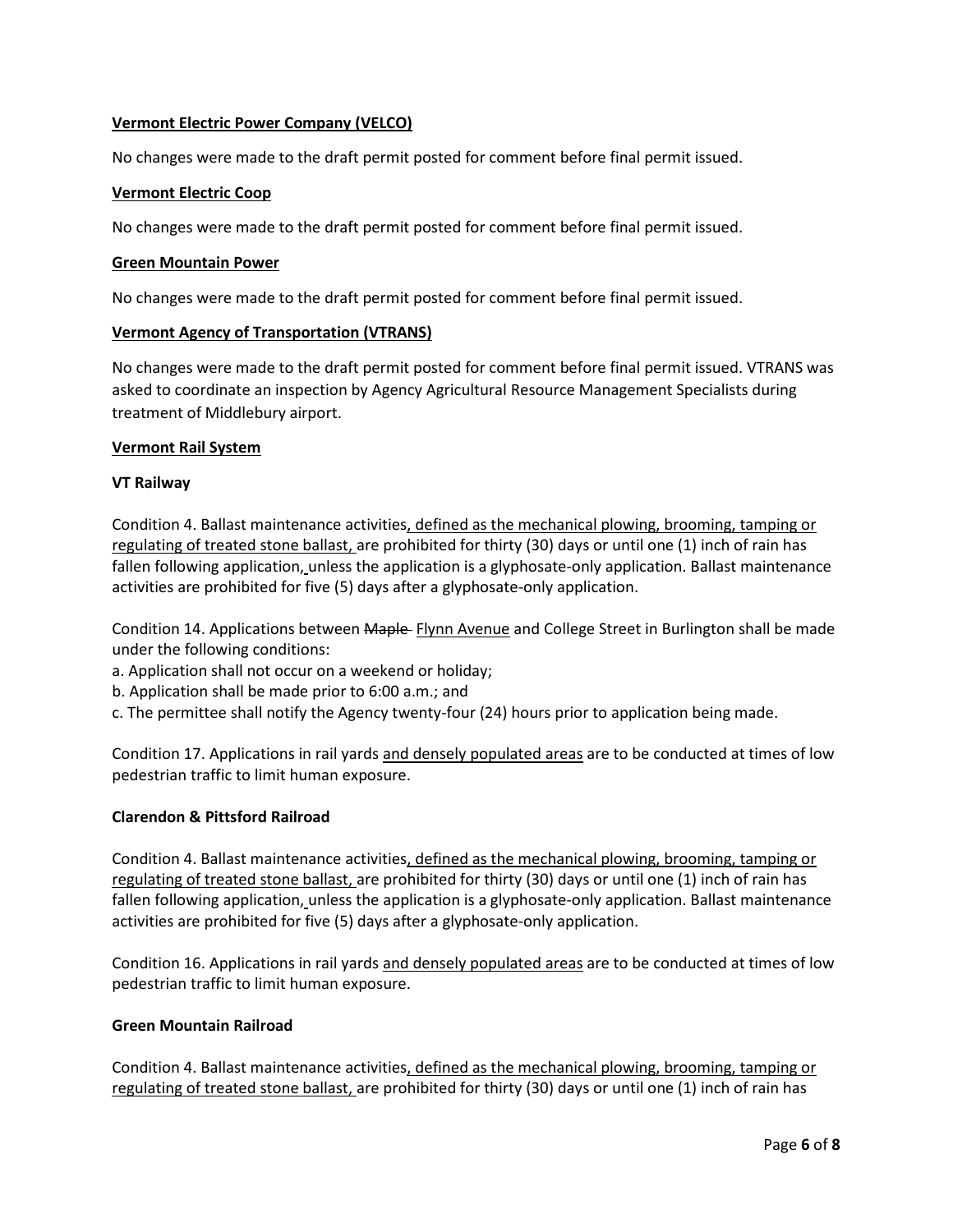fallen following application, unless the application is a glyphosate-only application. Ballast maintenance activities are prohibited for five (5) days after a glyphosate-only application.

Condition 16. Applications in rail yards and densely populated areas are to be conducted at times of low pedestrian traffic to limit human exposure.

### **Washington County Railroad – Connecticut River Division**

Condition 4. Ballast maintenance activities, defined as the mechanical plowing, brooming, tamping or regulating of treated stone ballast, are prohibited for thirty (30) days or until one (1) inch of rain has fallen following application, unless the application is a glyphosate-only application. Ballast maintenance activities are prohibited for five (5) days after a glyphosate-only application.

Condition 16. Applications in rail yards and densely populated areas are to be conducted at times of low pedestrian traffic to limit human exposure.

### **Washington County Railroad – Barre**

Condition 4. Ballast maintenance activities, defined as the mechanical plowing, brooming, tamping or regulating of treated stone ballast, are prohibited for thirty (30) days or until one (1) inch of rain has fallen following application, unless the application is a glyphosate-only application. Ballast maintenance activities are prohibited for five (5) days after a glyphosate-only application.

Condition 17. Applications in rail yards and densely populated areas are to be conducted at times of low pedestrian traffic to limit human exposure.

## **New England Central Railroad (NECR)**

Condition 17. Applications in rail yards and densely populated areas are to be conducted at times of low pedestrian traffic to limit human exposure.

#### **St. Lawrence & Atlantic Railroad**

Condition 15. Applications in rail yards and densely populated areas are to be conducted at times of low pedestrian traffic to limit human exposure.

#### **Canadian Pacific Railroad**

Condition 3. This permit authorizes the use of pesticides in the railroad ballast during this calendar year in the towns of Richford, Troy, Newport Town, and Newport City. This permit does not allow for treatment to control terrestrial invasive plant species, if not required to meet the safety and public health needs. This permit in no way authorizes the applicant to use pesticides on real estate where it has no lawful right to do so.

Condition 15. Applications in rail yards and densely populated areas are to be conducted at times of low pedestrian traffic to limit human exposure.